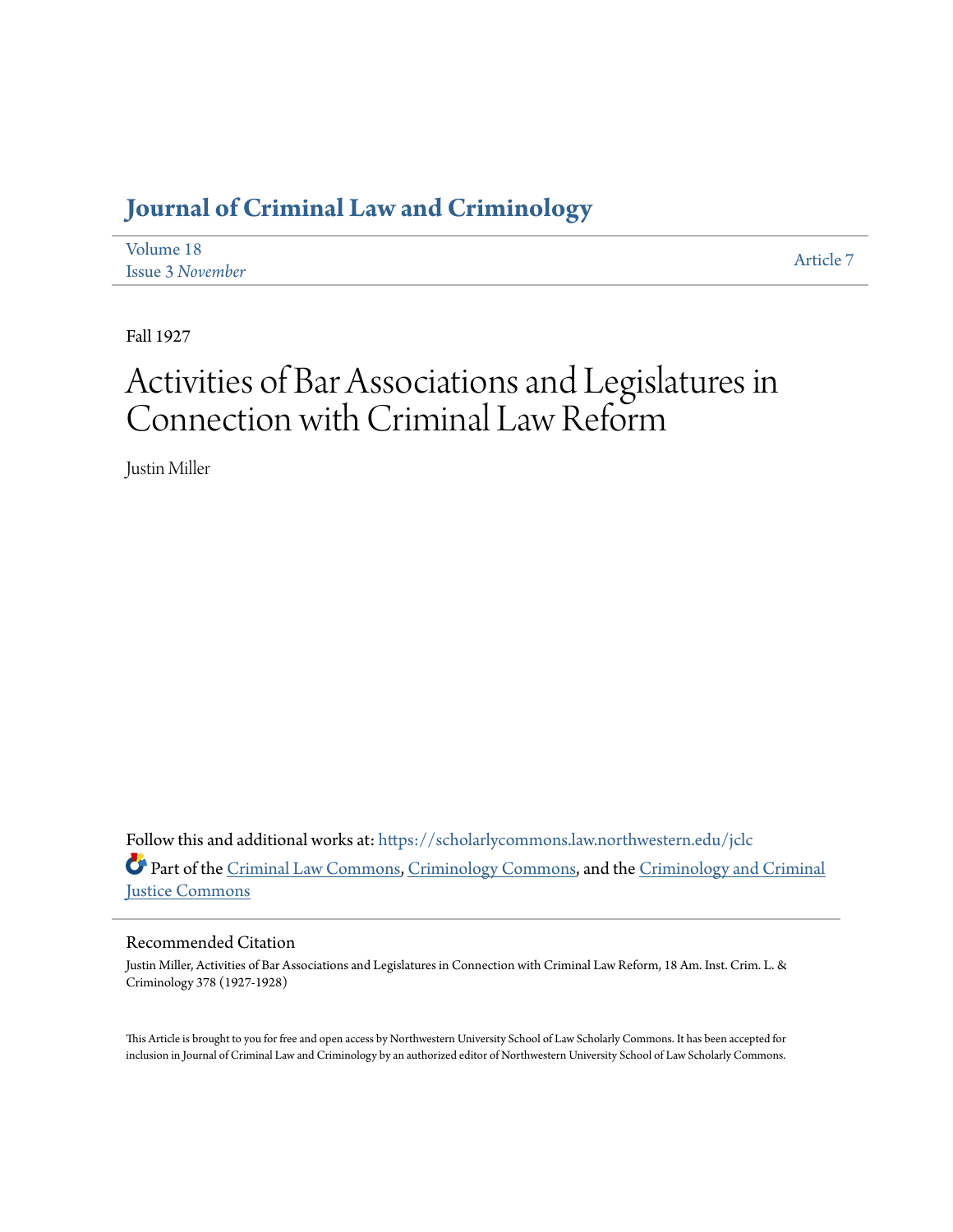## ACTIVITIES OF BAR **ASSOCIATIONS AND** LEGISLATURES IN **CONNECTION** WITH CRIMINAL *LAW* REFORM'

# **JUSTIN MILLER2**

It is the purpose of this report to give you, necessarily in sketchy form, an outline of the activities during .the last two years of organizations controlled largely by lawyers, in the field of criminal law reform. The report has been prepared from replies to letters sent out to attorneys general and presidents of bar associations in all of the states. The list was supplied by the Secretary of the American Bar Association.

#### WORK OF **OTHER** ORGANIZATIONS

It is well to note in passing that important work in this field is being done by other organizations than legislatures and bar associations. In the first place the American Law Institute has appointed two reporters, Dean Mikell and Professor Keedy, both of the University of Pennsylvania Law School, to draft a model code of criminal procedure. These men, assisted by an advisory committee, have made substantial progress upon three chapters, Arrest, Bail and Preliminary Hearings. Other chapters have also been started. I have not time to elaborate upon this work other than to say that it is being done in a very thorough, painstaking way. The work is of quite a different character than that which is being done in restating the substantive law branches, and is presenting many difficulties.

Another important piece of work is that which has been undertaken by the Social Science Research Council. A number of lawyers, including Judge Learned Hand, Prof. John B. Waite of Michigan, Prof. Felix Frankfurter of Harvard, and your Secretary are participating in this work. The Council has under way a survey of all research work which has been or is being done in the United States in connection with the whole subject of crime and the administration of criminal justice. It is hoped that this may be followed **by** further research work in particular fields where no adequate work has yet been undertaken, as, for example, in such fields as juvenile delinquency, probation, police methods, the relation of the press to crime, criminal statistics, the purpose and methods of punishment and the organization of courts and administrative agencies.

**<sup>&#</sup>x27;A** report presented at the meeting of the Section on Criminal Law and

Criminology of the American Bar Association on August **30, 1927.** 2 Dean of the **Law** School, University of Southern California, and Chairman of the Section of Criminal Law and Criminology.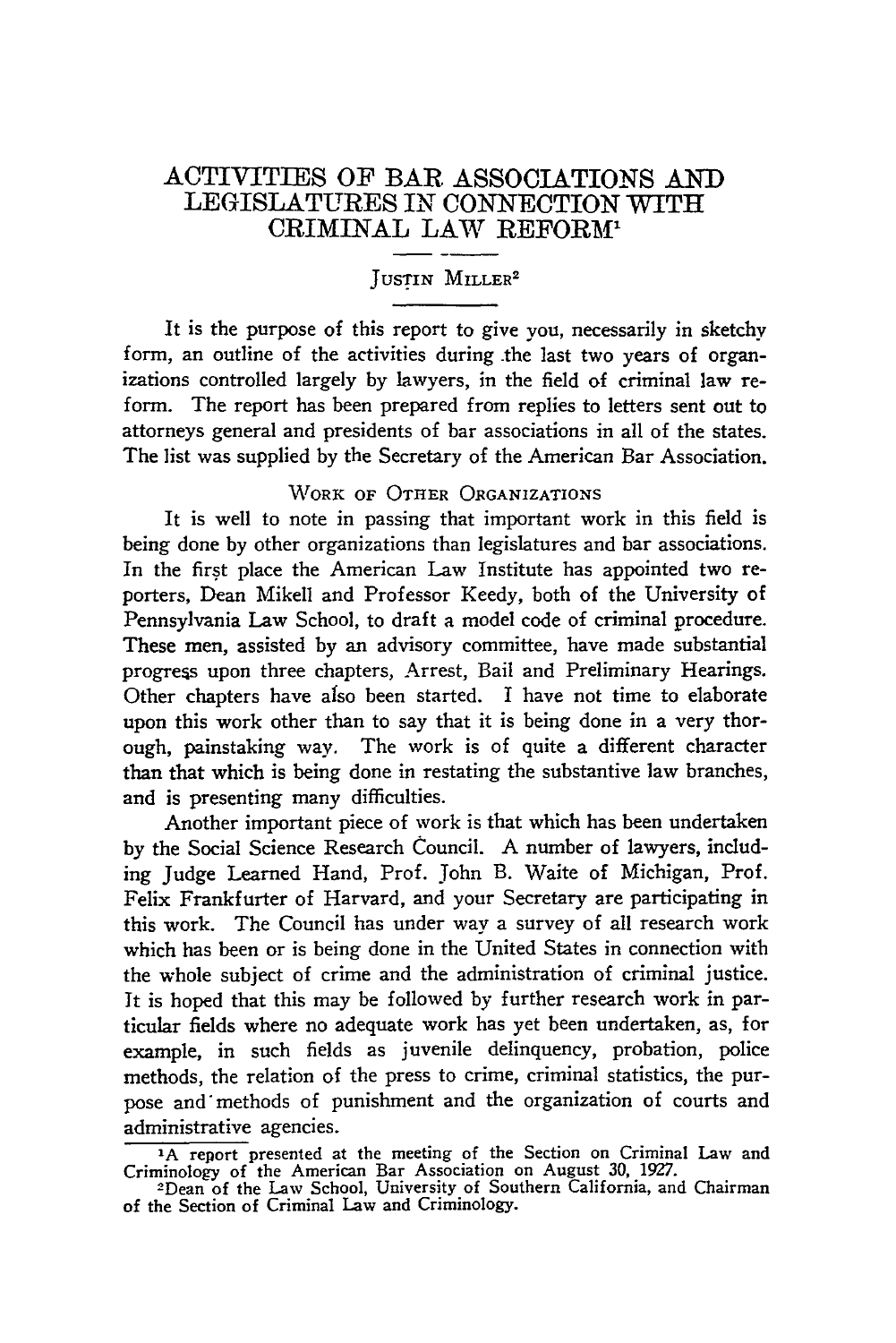#### NEED **FOR** RE-STATEMENT AND CLASSIFICATION OF CRIMINAL LAW

One of the most serious needs revealed by the preliminary survey is the reclassification and restatement of the criminal law itself, in much the same manner as the work which is being done by the American Law Institute in other branches. Before adequate criminal statistics can be collected, we must iron out some of the discrepancies in this field; before those discrepancies can be ironed out, some hard work must be done in determining the fundamental purposes of the criminal law and in reclassifying it in a more scientific way than has yet been done.

Another agency which is feeling its way in the. big field first mentioned is the National Crime Commission. Some very valuable material is being gathered, important studies are being made and the Commission expects soon to be in a position to initiate a constructive program. Among other things it plans to hold a large meeting in Washington in the latter part of October, at which time a program is to be arranged, and representatives of all organizations interested in this field are to be invited. It is hoped that some sort of guidance or direction can be given to organizations of all kinds, which are interested in carrying on this work.

#### LINES **OF APPROACH**

In approaching the subject of this report, there are two obvious ways open to us: First, to consider the states one by one or by groups; second, to consider particular methods which have been used and particular laws which have been urged or adopted. For purposes of elimination I will first use the first method and report that from *five* states I received no answers to my letters. Those states are: Alabama, Kentucky, South Carolina, Utah and Vermont.

#### No ACTIVITY OF EITHER BAR OR LEGISLATURE

From *thirteen* other states replies were received indicating that no important activity of either bar associations or legislatures had occurred during the last year or two. Those states are: Georgia, Maine, Maryland, Mississippi, Nebraska, New Hampshire, New Jersey, North Carolina, Oklahoma, Tennessee, Virginia, Washington and Wyoming. To this list should be added the Territory of Alaska.

#### BAR ASSOCIATIONS INACTIVE

In *ten* states neither the state nor local bar associations have been active in this work. Those states are: Florida, Kansas, Louisiana. Montana, New Mexico, Oregon, Pennsylvania, West Virginia and Wisconsin. To this list should be added the Territory of Hawaii.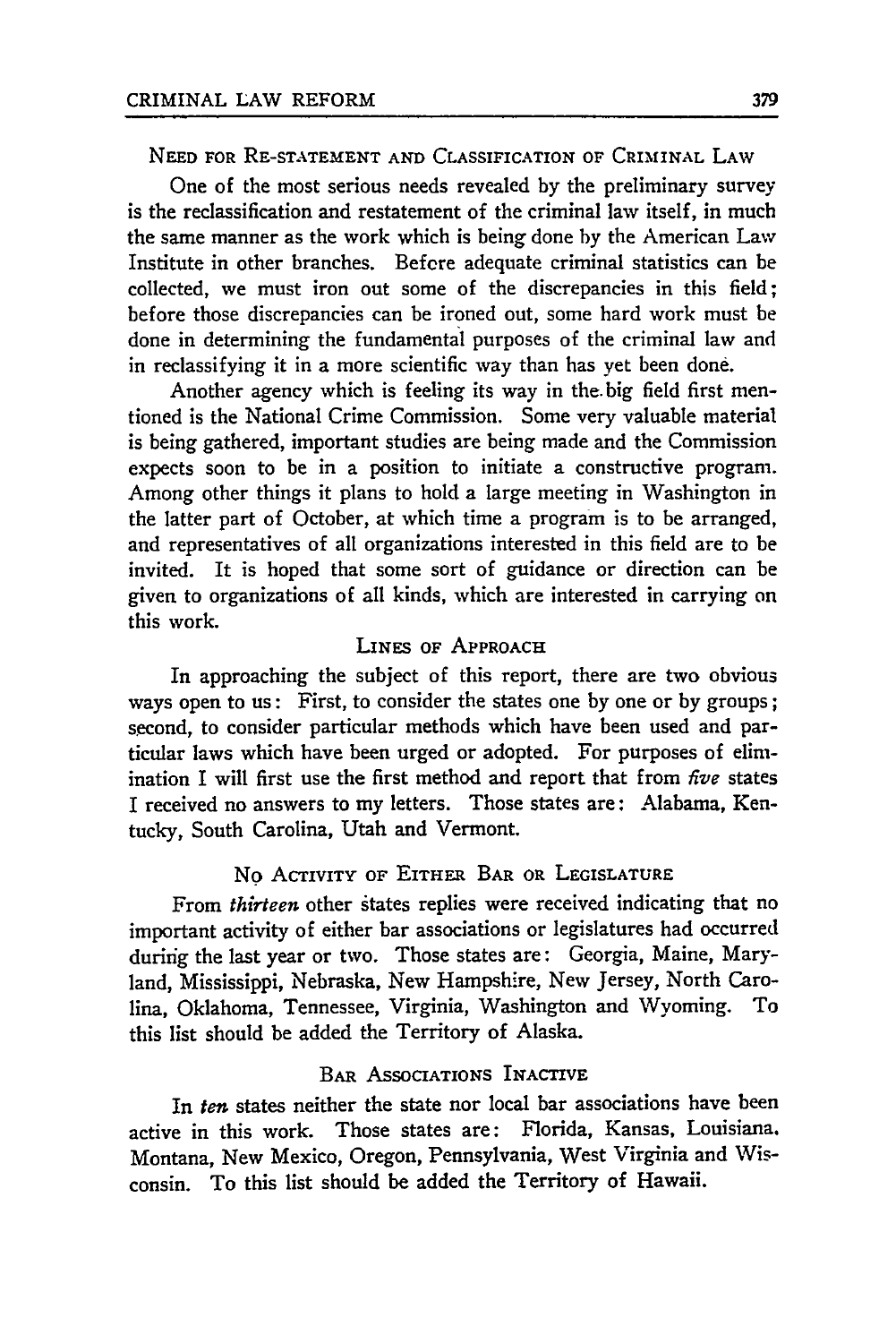#### LEGISLATIVE INACTIVITY

In *three* other states some activity upon the part of the Bar was reported, but no legislative activity. Those states are: Arkansas, Connecticut and Nevada. In both Arka. sas and Nevada, however, the Bar Association activity referred to consisted merely in the discussion of reforms, without recommendation of any changes.

#### COLLATERAL ACTIVITIES

In *two* other states, Arizona and Connecticut, the Bar Association activity reported related rather to collateral matters. So in Arizona a report was made of activities having to do with the regulation of admission of lawyers to practice, and to a decision of the Supreme Court announcing a forward looking attitude in connection with criminal appeals, a result which has been accomplished in a few other jurisdictions by constitutional amendment or legislative enactment to the effect that unless the error complained of shall have resulted in a miscarriage of justice, it shall not be available on appeal or shall not be the basis of reversal. In Connecticut the State Bar Association has sponsored and secured legislation which has provided for public defenders throughout the state; and the Bar Association of New Haven made a thoroughgoing investigation of the notorious criminal case of *State v. Macri* in which aggravated shyster practices were investigated and condemned.

#### ACTIVE **BAR ASSOCIATION** COMMITTEES

*Seven* states reported active Bar Association committees working upon the subject of criminal law and procedure. These were: Colorado, Illinois, Minnesota, North Carolina, Ohio, South Dakota and Texas.

#### CITY **AND COUNTY ORGANIZATIONS**

*Nine City* or County Associations reported active committees similarly engaged. These are the Bar Associations of the following places: Los Angeles County, Denver, New Haven, Chicago, Boston, Ramsey County and Hennepin County, Minnesota (where the Twin Cities are located), New York City, Cleveland and Philadelphia.

#### COMMISSIONS **AND** COMMITTEES

In *thirteen* states there have been created commissions for the survey of crime conditions or for the revision of the criminal law; California (in which state a commission for the revision of criminal procedure has completed its work and a new commission for a crime survey has been provided for with a substantial legislative appropriation), Illinois, Louisiana (to draft a code of criminal procedure), Massachusetts (a survey of Greater Boston conducted **by** Harvard Law School, in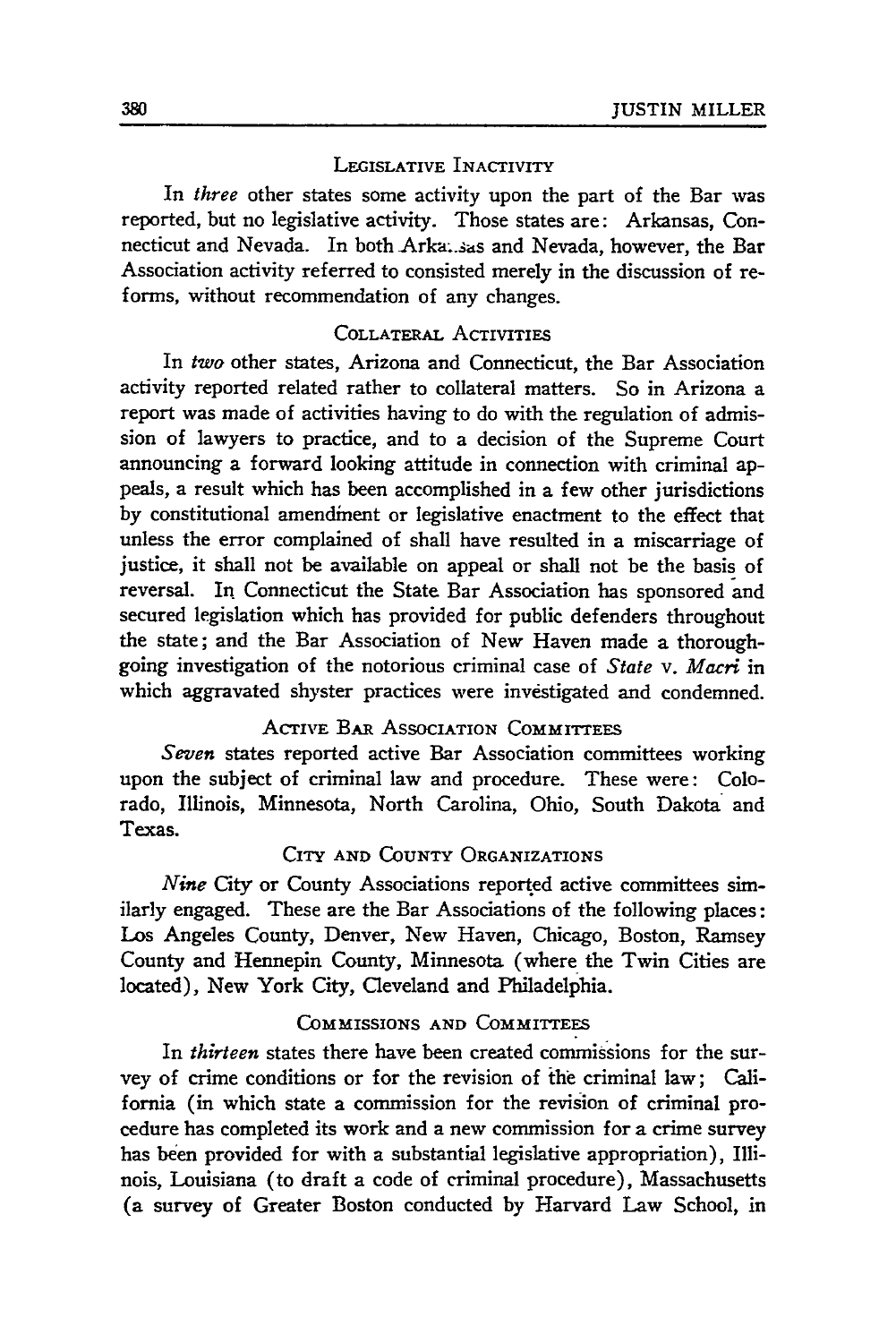which the Boston Bar Association has participated through an advisory committee), Michigan (prepared a new criminal procedure Act), Minnesota (has completed a crime survey), Missouri (originally sponsored by the Bar Association, the Missouri Association for Criminal Justice carried on the most extensive survey to date), New Hampshire (appointed a Commission without funds, which recommended a state police and a bureau of criminal statistics but the legislature failed to act upon these suggestions), New York (is now engaged in conducting a criminal survey), Ohio (provided for by the legislature to draft a new criminal code. The Governor vetoed the appropriation, but the commission is going ahead, anyway), Pennsylvania **(1.** The Law Association of Philadelphia conducted a survey and published a report thereon in 1926. 2. A penal law commission has been created to study and revise criminal law and procedure. 3. A commission on penal institutions has been created to make a similar study), Rhode Island (a continuing unsalaried commission of seven members called a "Criminal Law Advisory Commission" to make a complete study and survey of criminal law and procedure and to report annually), West Virginia (a codification commission has been at work for six years; it will eventually revise the criminal procedure of this state). To this list should be added the District of Columbia where, under a resolution of Congress, an extensive revision of criminal law and criminal procedure is planned for the near future.

#### **CODE** REVISION

In *five* states more or less extensive revision of the code of criminal procedure was accomplished at the last session of the legislature, These states were: California, Indiana, Michigan, Minnesota and New York. In addition, in ten other states minor revisions have taken place. These states are: Colorado, Florida, Idaho, Iowa, Kansas, Missouri, Montana, Pennsylvania, South Dakota and Texas. To this list should be added the Territory of Hawaii.

#### **TENDENCIES** IN LEGISLATION

Some of the most common tendencies in legislation are illustrated by the following examples:

1. Legislation designed to eliminate delay in the process of criminal trials, including the time within which appeals can be taken in criminal cases. *Eight* states, California, Delaware, Idaho, Indiana, North Dakota, Oregon, Pennsylvania and Wisconsin, have passed laws to accomplish this end.

*2. Seven* states at the last sessions of their legislatures adopted habitual criminal Acts modeled in large part after the Baumes Act in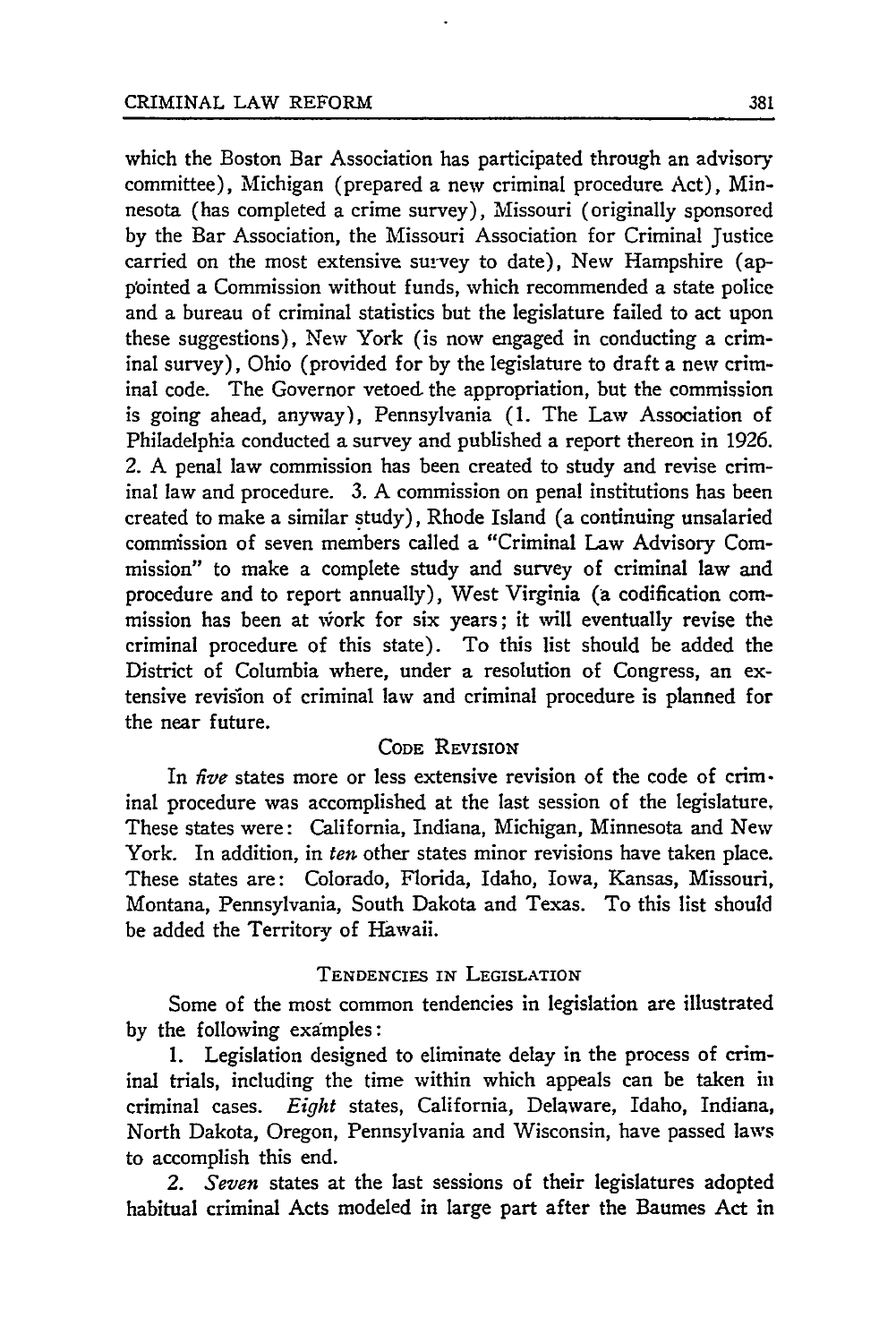New York, about which we will hear at our session this evening. These states are: California, Florida, Minnesota, Missouri, North Dakota, South Dakota and Wisconsin.

**3.** Another tendency which ha. manifested itself is the simplifying and liberalizing of pleading in criminal cases. *Four* states, California, Delaware, Iowa, Minnesota and the Territory of Hawaii have passed laws designed to accomplish this purpose.

#### **BUREAUS OF CRIMINAL IDENTIFICATION**

*Four* states created Bureaus of Criminal Identification at the last legislative sessions. These were: Indiana, Minnesota, Rhode Island and Wisconsin. The most comprehensive of these laws is the one adopted in Minnesota, where the Bureau is known as one for "Criminal Apprehension" rather than identification.

#### **INCREASED PUNISHMENT, WHERE ACCUSED HAD** DEADLY WEAPON

In *four* states, California, Minnesota, Missouri and New -York, laws were passed providing heavier punishment in case the accused should be found to have possessed a deadly weapon at the time of the commission of the offense or at the time of his arrest.

#### INITIATION **OF PROSECUTION**

In *three* states greater liberality in the initiation of prosecution has taken place. So in Indiana the power of the Prosecuting Attorney to initiate prosecution by an affidavit without preliminary hearing has been extended. In New Mexico the information has been authorized to be used in lieu of the indictment and the Grand Jury 'has been cut from twenty-one to twelve members. In Oregon the District Attorney is now permitted to file an amended indictment to cure defects in form and, where the accused waives indictment, an information may be used.

#### JUDICIAL **COUNCIL**

From *four* states reports have come regarding judicial councils. So in California power has been given to the Judicial Council to prescribe rules governing the making up of the record on appeal in criminal cases. In North Dakota the Judicial Council is given power to organize a bureau of criminal statistics and all state officers are required to co-operate in gathering the same. In Rhode Island and Kansas councils have been created with instructions to study the criminal laws and to suggest changes.

#### BAIL BONDS

In *four* states, California, Indiana, Minnesota and New York, an effort has been made to remedy existing evils in connection with bail bonds **by** making more stringent regulations governing their use.